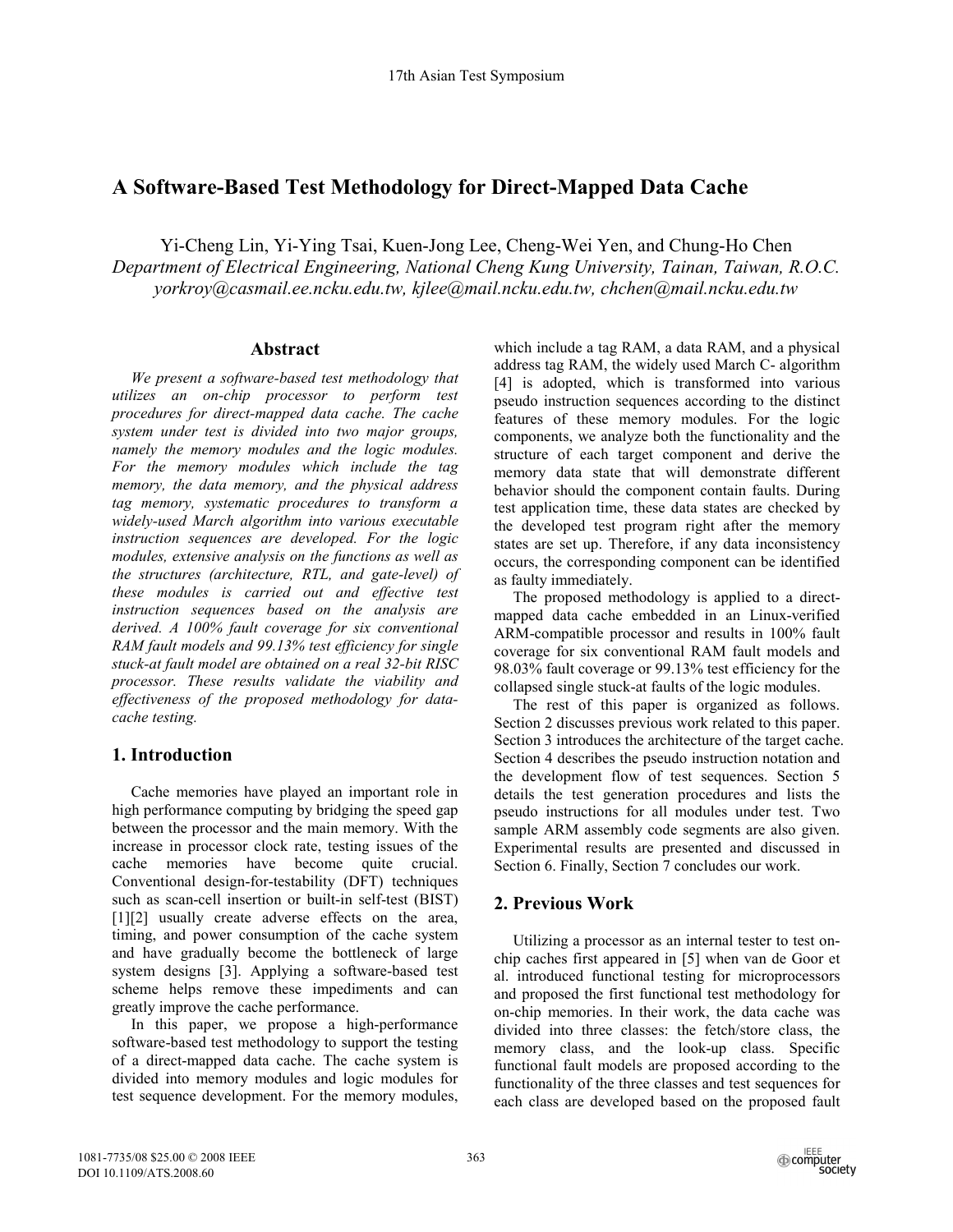models. Sosnowski extended the functional test methodology to various cache memory organizations including separated instruction and data cache, unified cache, and multi-level cache [6]. To reduce test time, a more efficient methodology to transform the March algorithm into pseudo-instruction sequences for tag memory testing of a direct-mapped data cache was proposed in [7]. It can be seen that previous test methods for cache memory mainly focus on developing test sequences for functional faults and no fault coverage is calculated. In this paper, we present a component-oriented test development methodology that takes into account not only the functional information, but also the architecture, RTL, and netlist information of a data cache. In addition, we apply the methodology to a real-life direct-mapped cache system in an ARM-compatible processor and demonstrate the effectiveness of the proposed method through actual fault coverage and test efficiency measurement.

## **3. The Direct-Mapped Cache Model**

In this section we present our experimental platform, a direct-mapped data cache embedded in a five-stage pipelined processor. The processor supports ARMv4 instruction set [8] and memory management unit (MMU) for virtual memory capability. Through co-processor instructions, the processor can enable or disable the virtually-addressed cache system and perform privileged operations, including clearing or invalidating a specific cache line. The cache supports programmable write-through or write-back policy for write hit, and write-allocate or write-around policy for write miss. Fig. 1 shows the block diagram of the data cache system.



**Figure 1. The target direct-mapped data cache** This data cache contains 64 lines of tag and data memory and each data line consists of 8 words. Note that there is a physical address (PA) tag associated with each cache line [8]. The PA tag caches the physical page number of each cache line so that a

replaced dirty cache line can be written back to the

main memory using the PA tag for physical address without an expensive page table look-up. As can be seen, this data cache platform represents the most comprehensive design of a state-of-the-art data cache system and thus the proposed method can be easily extended to other simpler variants.

# **4. Software-Based Test Sequence Generation**

To apply the software-based methodology, our first step is to classify the cache system into structural components so that a divide-and-conquer test code development strategy can be used. After classification, the development flow in Fig. 2 of the proposed software-based test methodology is applied. For memory arrays, we employ the March C- algorithm directly [4], which is a well-known and effective testing technique for RAM faults. For logic components, we make use of both functional and structural information to develop the test sequences. Then, the generated test code is fed to two fault simulators to examine the test efficiency and fault coverage. This process will be applied to all modules under test.



#### **Figure 2. Development flow of the proposed software-based cache testing methodology**

In the following, we introduce the notations of the pseudo instructions that are used to represent the developed test sequences, followed by the test sequence development method.

#### **4.1. Pseudo Test Instructions**

The pseudo instruction notation helps improve the portability of the developed test sequences. Since each pseudo instruction can be easily translated into one or more processor-specific instructions, migration of the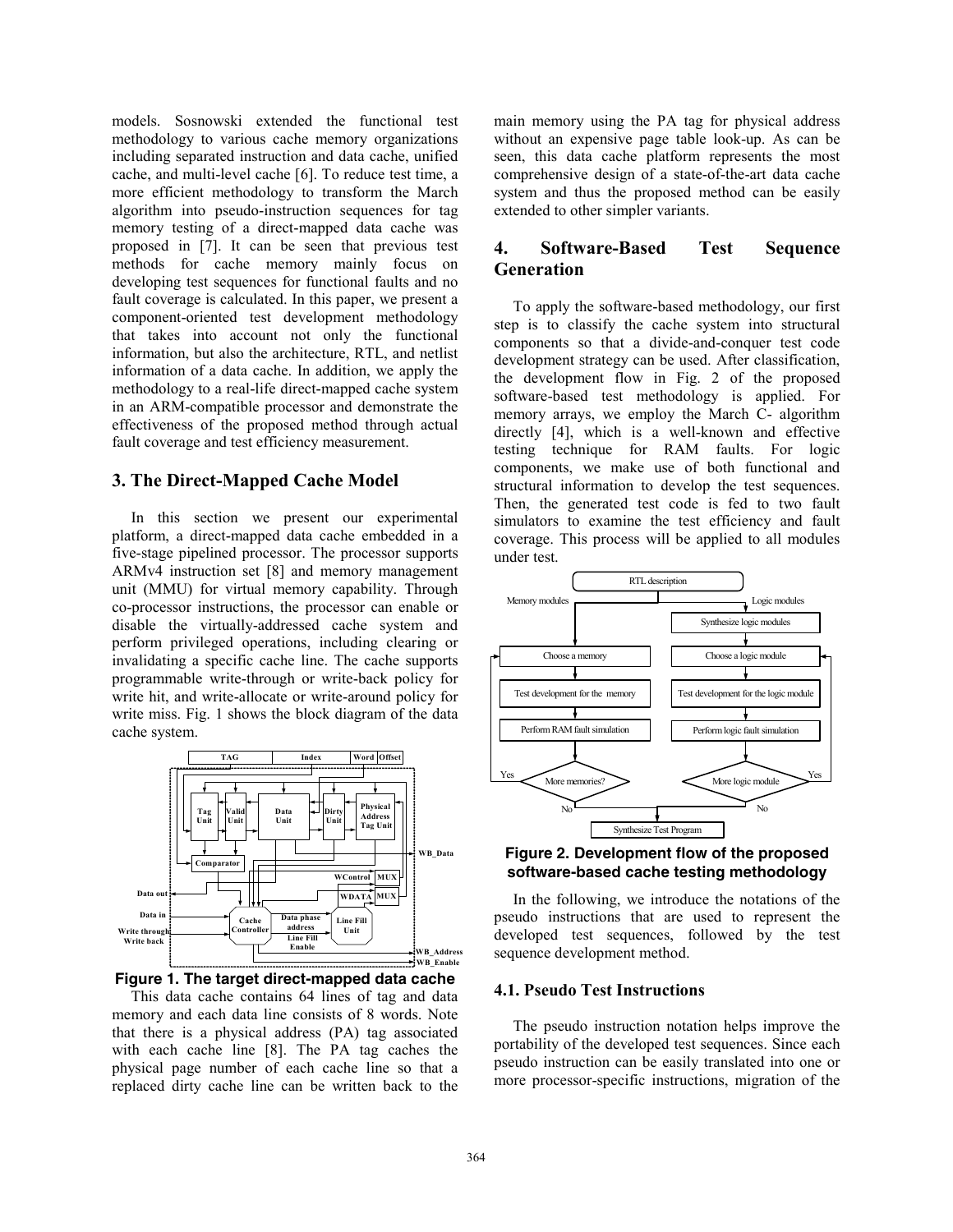developed test sequences to a target processor instruction set architecture (ISA) can be done easily through simple translation.

Fig. 3 shows the address decoding scheme of a typical direct-mapped cache. The entire address is divided into three parts, namely tag, index, and word (concatenated with an offset). We use T, i, x to denote the contents of the tag, the index, and the word fields, respectively, and the triple [T,i,x] to denote the address. The definitions of all pseudo instructions are given below.



**Figure 3. Address decoding of a directmapped cache.**

- **R** ([T,**i**,**x**], **D**) is a load instruction. The address  $[T,i,x]$  is used to load data D from the cache and a read hit is expected.
- $\underline{\mathbf{R}}$  ([**T**,**i**,**x**], **D**) is similar to  $\mathbf{R}([T, \mathbf{i}, \mathbf{x}], \mathbf{D})$  except that a cache miss is expected. If this instruction is executed as expected, the cache line indexed by i is replaced with tag T along with data D from the main memory.
- z **W ([T,i,x], D)** denotes a store instruction that expects a cache hit. The data D are written into the addressed cache line after the execution of this instruction.
- W ([T,**i**,x], D) denotes a store instruction that expects a cache miss. If this instruction is executed as expected, the data D are written to the main memory for write-around policy or written into the cache line after the line is fetched from the memory for write-allocate policy.
- **RM** ([T,**i**,**x**], **D**) is only applicable when the data cache is disabled. The data are read directly from the main memory of address  $[T,i,x]$ .
- **WM** ([**T**,**i**,**x**], **D**) is only applicable when the data cache is disabled. The data D are written to the main memory directly.
- z **INVi** indicates an operation to invalidate row *i* of the data cache. With this instruction, the valid bit corresponding to the *i*-th cache line will be cleared.
- **CLEARi** indicates a dump operation of the *i*-th cache line, i.e., the entire data line will be written back to the main memory and the dirty bit will be cleared.

**EC** and **DC** denote the operation(s) to enable and disable the data cache respectively. Note that the cache contents remain unchanged after **DC** instruction.

#### **4.2. Pseudo Test Sequences**

The test sequence development for each module can be divided into four phases: initialization, data setting, function execution, and result checking. These 4 phases are described below using the valid unit as an example wherever appropriate:

- **Initialization phase:** The program initializes the processor state and cache system. Using ARM processors as an example, the initialization program includes co-processor instructions that enable the MMU, code that fills in the appropriate page tables, and code that sets the proper cache policy.
- Data setting phase: The instruction sequence creates data inconsistency between the test unit and the main memory by intentionally making the cached data or states different from their counterpart in the main memory. For example, if the valid bit of the i-th cache line is tested against the stuck-at-1 fault, we can use  $\mathbf{R}$  ( $[T, i, x]$ , **D**) to load the data **D** into the cache. Then the **INVi** instruction is used to clear the valid bit. Next we issue **DC** to disable the cache. Finally, the **WM ([T,i,x], !D)** instruction writes a complement data **!D** to the address **[T,i,x]** in the main memory. In this case, the cache should has data **D** while **!D** are in the main memory of the same address.
- Function execution phase: The instruction sequence triggers the target component. Continuing our example, the cache is activated again with the **EC** instruction and then an **R**  $(|T, i, x|, 1D)$ instruction is used to trigger the updating of the i-th valid bit with different loaded data **!D** from memory.
- **Result checking phase:** The instruction sequence checks the result(s) of the previous phase against the expected one(s). In our example, if the loaded data are **D** instead of **!D**, then we can tell that the data are loaded from the cache instead of the main memory because the execution of **R ([T,i,x], !D)** results in a cache hit, i.e., becomes an **R ([T,i,x], D)**  operation. Therefore, the **INVi** instruction did not take effect and we can conclude that there might be a stuck-at-1 fault on that valid bit.

Many components of a direct-mapped data cache have similar features as the valid bit and therefore our methodology is quite realistic and effective for these components. For other components such as multiplexers or comparators that are not easy to detect using only functional patterns but have explicit input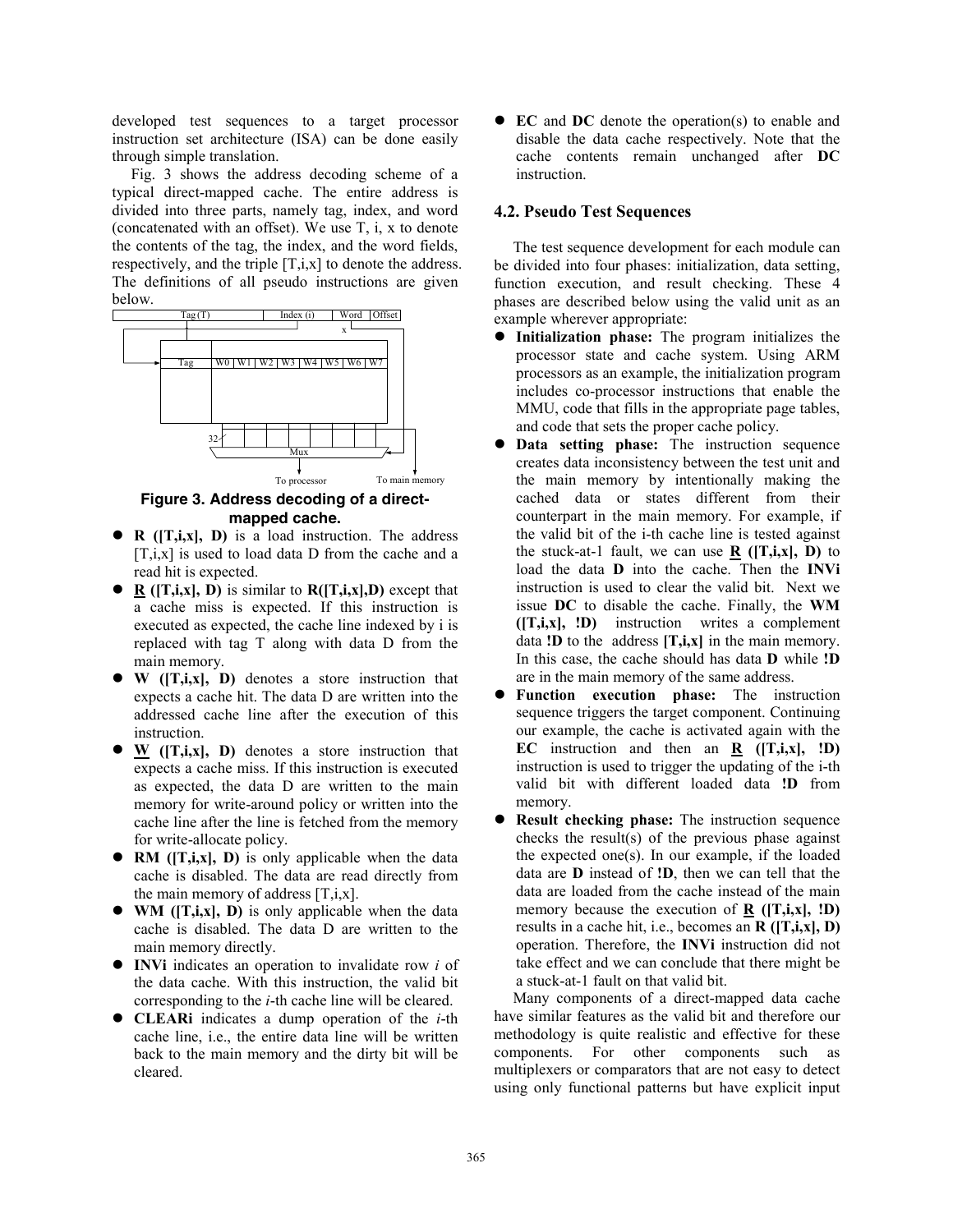controllability, a structural analysis is performed to collect specific input vectors for good structural fault coverage. These vectors are then transformed into pseudo instruction sequences and integrated into the final test software. In the next section we detail the test procedures for each component in the designated cache system.

## **5. Testing a Direct-Mapped Data Cache**

The target data cache is classified into memory modules which include data RAM, tag RAM and PA tag RAM, along with logic modules including multiplexer, dirty unit, valid unit, tag address comparator, and cache controller. Since a detailed explanation of the test development flow has been depicted in Section 4.2 using a valid bit as an example, in the following we focus on highlighting the key features of each module and developing test sequences targeting these features.

#### **5.1. March Test Sequence development for memory modules**

The memory modules are all word-oriented and implemented with SRAM. To detect the various wordoriented RAM faults including stuck-at-fault (SAF), transition fault (TF), address decoder fault (AF), state coupling fault (CFst), inversion coupling fault (CFin), and idempotent coupling fault (CFid), we use the data background described in [6] for the designated March C- algorithm. The data background sets for different word widths are generated for the data memory, tag memory, and PA tag memory respectively during the data setting phase as detailed below.

**• Data RAM:** The 'w<sub>0</sub>' operation of the March Calgorithm can be transformed into an **R([T,i,x], D)** instruction with **D** being zero. The access of a subsequent  $R([T,i,x], D)$  instruction after the previous read miss will hit the cache and complete the '**r0**' operation. The interleaved write-and-check process of the March algorithm can be carried out by issuing consecutive **R** and **R** instruction pairs with ascending or descending *i*. For the n-th pattern **DBn** in the data background set, the test sequence shown in Table 1 is applied for the traversal of the data RAM.

**Table 1. The March sequence for data RAM.** 

| Operation | Instruction sequence                                  |
|-----------|-------------------------------------------------------|
| wDB.      | $DC$ ; WM( $[T, i, x]$ , DBn)<br>EC; $R([T,i,x],DBn)$ |
| rDR       | R([T,i,x], data)                                      |

**• Tag RAM:** The transformed March algorithm is similar to the one used in data RAM except that the pre-generated data background pattern **DBn** is applied to tag (**T)** instead of a data line. To check if the tag **DBn** is correctly written into the tag array, complement data **!D** are written to address **[DBn,i,x]**  in the main memory to set up the inconsistency. If the tag RAM at the *i*-th line is faulty, then the **R([DBn,i,x],D)** instruction will fail, i.e., miss in cache, and return **!D** instead of **D**. Table 2 shows the March test sequence for the tag array.

| Table 2. The March sequence for tag RAM. |
|------------------------------------------|
|------------------------------------------|

| Operation       | Instruction sequence            |
|-----------------|---------------------------------|
| wDB             | $DC$ ; $WM([DBn,i,x],D)$        |
|                 | EC; $R([DBn,i,x],D)$            |
| r <sub>DB</sub> | $DC$ ; WM( $[DBn,i,x]$ ,! $D$ ) |
|                 | EC; R([DBn,i,x],D)              |

• PA tag RAM: The test patterns of the PA tag RAM are the physical page numbers. Therefore, extra steps must be taken in the initialization phase to properly set up the contents of the page table. For each virtual address tag **Tn**, a corresponding physical page number **DBn** is allocated in the page table. Table 3 shows the test sequence for the PA tag RAM. First, **W([Tn,i,x])** writes data D into cache entry (write-allocate) and **DBn** into PA tag. Then the complement data **!D** are written to the main memory location **[Tn,i,x]** by **WM([Tn,i,x],!D)**. After **CLEARi** writes back data **D** from cache to memory location **[Tn,i,x]**, the **R([Tn,i,x],D)** instruction will return **!D** if the PA tag memory is faulty.

| Table 3. The March sequence for PA tag RAM. |  |  |  |  |  |  |  |  |
|---------------------------------------------|--|--|--|--|--|--|--|--|
|---------------------------------------------|--|--|--|--|--|--|--|--|

| Operation | Instruction sequence                                      |
|-----------|-----------------------------------------------------------|
| wDB       | EC; $\underline{W}$ ([Tn,i,x],D)<br>DC; $WM([Tn,i,x],!D)$ |
| rDB       | EC; CLEARi<br>DC; RM([Tn,i,x],D)                          |

### **5.2. Test Sequence development for logic modules**

The logic modules of the target data cache include several multiplexers, a dirty unit, a valid unit, a tag address comparator, and a cache controller. Next we describe the test procedures for each logic module.

**Multiplexer**: The test vectors for an N-to-1 multiplexer can be efficiently derived using the scheme in [9]. Referring to Fig. 3, we can see that the inputs to the output multiplexer of the data RAM come from the entire data contents (W0 to W7) of the i-th data line and the word address x. The input vectors W0 to W7 can be loaded into data RAM using **R([T,i,xn], Wn)**, where **xn** denotes the offset of the n-th vector word **Wn**.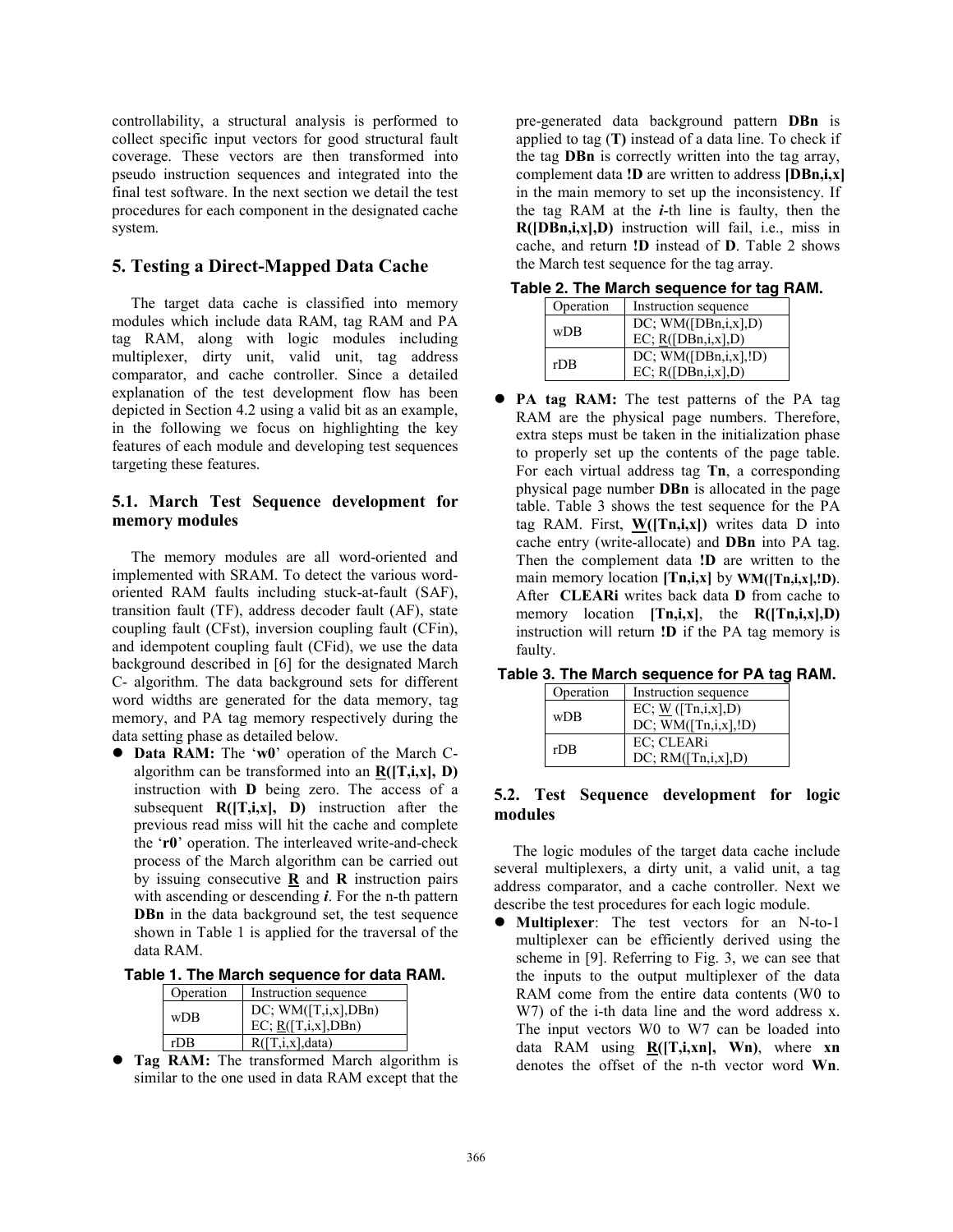Then **R([T,i,xn], Wn)** can be issued to observe the test outputs.

- **Dirty unit:** For the x-th word in the i-th data line, the corresponding dirty bit can be tested by checking if the data D are correctly written to the main memory after a replacement occurs. The instruction sequence " $R([T,i,x], D)$ , W([T,i,x], D)" loads data D into the cache line and asserts the dirty bit. After the sequence "**DC, WM([T,i,x], !D), EC**" creates the inconsistency between the cache and memory, a **CLEAR***i* or **R([T',i,x], !D)** can be used to trigger the replacement for observation.
- **Tag address comparator:** To obtain efficient vectors for the comparator, the netlist of the module is fed to the ATPG tool to generate the input pairs (A,B). The input **An** of the n-th test pattern can be loaded into tag RAM by issuing **R([An,i,x], D)** and then the comparison can be triggered by  $R([Bn,i,x], 'D)$  for a cache miss or  $R([An,i,x], D)$ for a cache hit. The result of comparison can be observed from the acquired data **D**.
- **Cache controller:** The functions and related test sequences of the cache controller are listed in Table 4 without detailed explanation due to space limitation.

**Table 4. Software-based test sequences for the cache controller.** 

| <b>Tested function</b> | Test sequences                                          |
|------------------------|---------------------------------------------------------|
| Enable/                | DC, WM([T,i,x],D), EC, $R([T,i,x],D)$ , DC,             |
| disable                | WM([T,i,x], !D), EC, R([T,i,x],D)                       |
|                        | DC, WM( $[T, i, x]$ ,D), EC, $R([T, i, x]$ ,D), DC,     |
| Invalidate             | WM([T,i,x], !D), EC, INVi, $R([T,i,x], !D)$             |
|                        | DC, WM( $[T, i, x]$ , D), EC, $R([T, i, x]$ , D), DC,   |
| Clear                  | WM([T,i,x], !D), EC, CLEARI, DC,                        |
|                        | RM([T,i,x],D)                                           |
| Write-back<br>policy   | DC, WM([T,i,x],D), EC, $R([T,i,x],D)$ , DC,             |
|                        | WM([T,i,x], !D), EC, <u>R([T'i,x],D)</u> , DC,          |
|                        | RM([T,i,x],D)                                           |
| Write-through          | EC, $W([T,i,x],D)$ , $W([T'i,x],D)$ , DC,               |
| policy                 | $RM([T,i,x],!D)$ , EC, $R([T,i,x],!D)$                  |
|                        | DC, WM([T,i,x], !D), EC, $\underline{R}([T,i,x], !D)$ , |
| Write-allocate         | DC, WM( $[T'i,x]$ , !D), WM( $[T,i,x]$ ,D), EC,         |
| policy                 | $W([T'i,x],D)$ , DC, RM( $[T'5p, i,x]$ , !D),           |
|                        | EC, $R([T'i,x],D)$                                      |
|                        | DC, WM([T,i,x],D), EC, $R([T,i,x],D)$ , DC,             |
| Write-around           | $WM([T,i,x],D), EC, W([T'i,x], !D), DC,$                |
| policy                 | $RM([T'i,x], !D)$ , EC, $R([T,i,x], D)$                 |

### **5.3. Example of assembly code for directmapped data cache**

We use two examples to illustrate the relation between the pseudo instructions and the actual processor assembly code. Fig. 4 shows the assembly codes for March element "**↑wDB**" of data RAM and

those for the "**Enable/Disable**" operation of the controller. In the program, R0 is used for cache enable/disable, R1 for address **[T,i,x]**, R2 for **D**, R3 for **!D**, R4 for entry size (64 in our cache), R5 for line size (8 in our cache), and R6 for read value. **EC** and **DC** are cache enable and disable macros.

For **wDB**, lines  $01 \sim 06$  set the required register; lines 08~09 (**DC**, **WM[T,i,x]**, **DBn**) set **D** in memory; lines  $10~11$  (EC, **R** [T,i,x], **DBn**) use a cache miss to write **D** into data memory; lines 12~16 check two loop parameters to see if all data locations are processed. For Enable/Disable, the test sequences are similar to wDB except that the results are stored to memory for observation in lines 14~15.

| : $\uparrow$ wDB                    | : Enable/Disable                    |  |  |  |  |
|-------------------------------------|-------------------------------------|--|--|--|--|
| 01: MOV R1, #DataBase ; $[T, i, x]$ | 01: MOV R1, #DataBase ; $[T, i, x]$ |  |  |  |  |
| 02: MOV R2, $\#0$<br>: $DBn$        | 02: MOV R2, #0<br>:D                |  |  |  |  |
| 03: MVN R3, #0<br>:/DBn             | 03: MVN R3, #0<br>:!D               |  |  |  |  |
| 04: MOV R4, #DCacheEntry            | 04:DCR0                             |  |  |  |  |
| 05:m wDB entry 1                    | 05: STR R2, [R1]                    |  |  |  |  |
| 06: MOV R5, #LineSize               | 06: EC R0                           |  |  |  |  |
| $07:m$ wDB line 1                   | 07: LDR R6, [R1]                    |  |  |  |  |
| 08: DC R0                           | 08: DC R0                           |  |  |  |  |
| 09: STR R2, [R1]                    | 09: STR R3, [R1]                    |  |  |  |  |
| 10: EC R0                           | 10: EC R0                           |  |  |  |  |
| 11: LDR $R6$ , [R1], #WordInc       | 11: LDR R6, [R1]                    |  |  |  |  |
| 12: SUBS R5, R5, $\#0x1$            | 12: CMP R2, R6                      |  |  |  |  |
| 13: BNE m wDB line 1                | 13:<br>BLNE error                   |  |  |  |  |
| 14: MOV R5, #LineSize               | 14: DIS DC R0                       |  |  |  |  |
| 15: SUBS R4, R4, #0x1               | 15: STR R6, [R1]                    |  |  |  |  |
| 16: BNE m wDB entry 1               | (b) Enable/disable test sequence of |  |  |  |  |
| (a) wDB test sequence of data RAM   | controller                          |  |  |  |  |

### **Figure 4. Assembly code of wDB and Enable/Disable.**

## **6. Experimental Results**

To evaluate the efficiency of our methodology, we use ARM Development Suite (ADS) v1.2 [10] to assemble our test code, Cadence Verilog-XL [11] to run the logic simulation and capture stilumi for test analysis, Design Compiler [12] to synthesize our Linux-verified ARM-compatible processor [13] along with the target direct-mapped cache, RAMSES simulator [14] to run the RAM fault simulation, and Syntest Turboscan [15] to run the logic fault simulation.

#### **6.1. Test Results for Memory Modules**

For memory module testing, the processor performs March operation on memories just like an internal memory BIST tester. We apply our transformation methodology to March C- algorithm which can effectively detect all SAF, TF, AF, CFst, CFin, and CFid faults. The RAM fault coverage reported from RAMSES shows that the proposed software-based